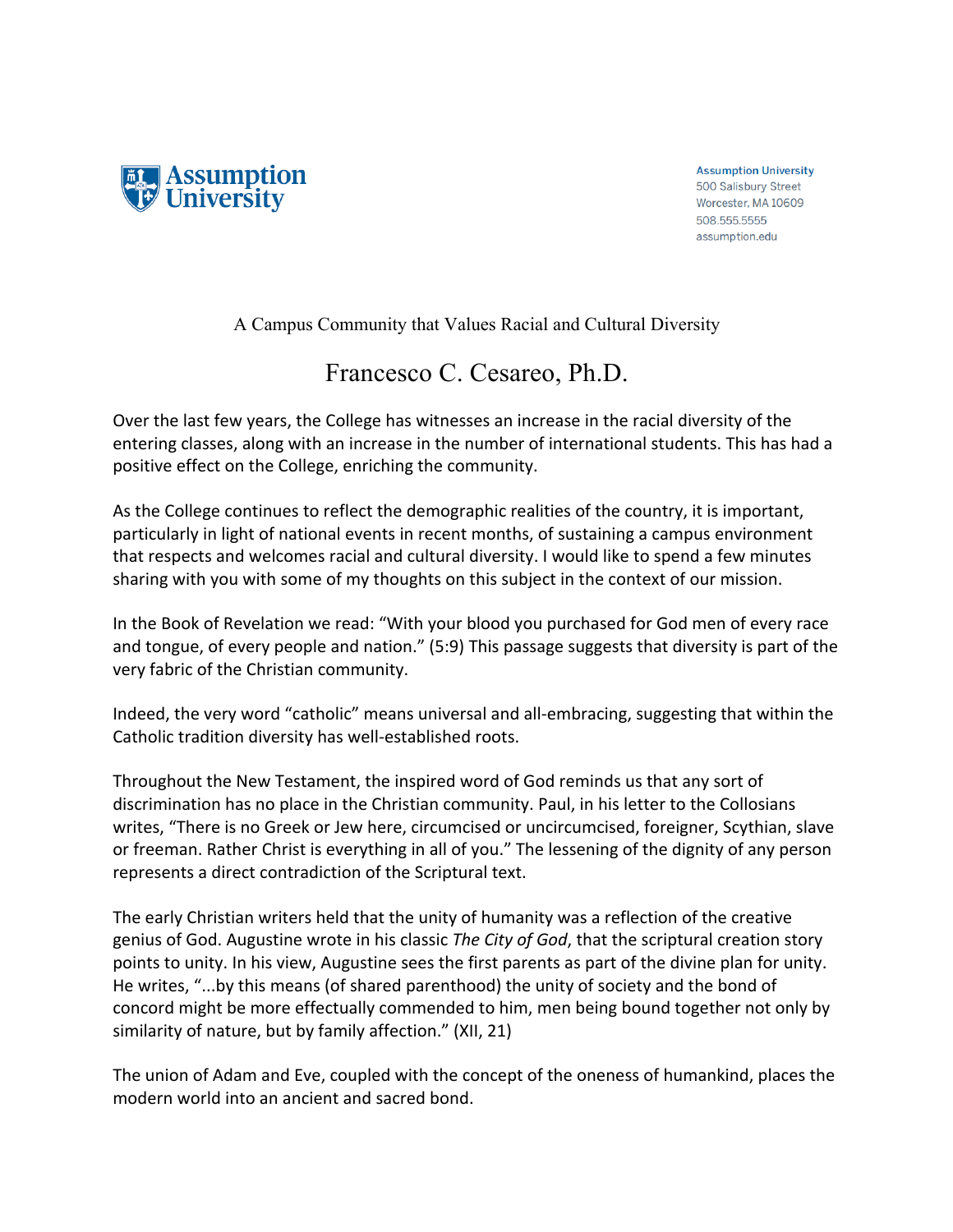The theology of the Second Vatican Council allows no room for discrimination or exclusivity for political, social, or racial separation or distinction. The Council fathers made clear that there is in Christ...no inequality on the basis of race or nationality..."

Catholic colleges and universities also have been called upon to respond to the sociocultural changes of the nation in light of the mandate from Pope St. John Paul II. In his apostolic constitution on Catholic colleges and universities, Ex corde ecclesiae, he called for a new evangelization - new in its fervor, its method, its expression, and in its fullest exposure of the social doctrine and teaching of the universal church, rooted in the sacredness and the dignity of the human person.

This prescribes that every Catholic college and university assist in the protection and advancement of human dignity and of a cultural heritage through research, teaching, and service to the community.

What does all of this mean? At an institution like Assumption, our religious character facilitates, in a unique way, the development of community in the context of various cultures. A successful heterogeneous community is defined as one in which diverse groups, are present on campus and fully participate, and in which the ethnic, racial, and religious identity of each individual is respected. As a consequence, such a community provides the means through which each member has an opportunity to contribute to the vitality of the whole, and this contribution is valued. 

With all of our differences, we are still human beings on a relatively small planet, each seeking to understand and to be understood.

The college campus in many ways is a microcosm of the larger world in which students will live out their professional and personal lives. Or, at least it should be. If our campus does not look like the world beyond our gates then we are not preparing students to enter into that world.

If that is the case, we are doing a disservice to our students educationally because their own experience will be diminished. Let me explain.

Cultural and racial diversity contributes to a higher quality of campus life. The intellectual enterprise is enhanced by the dialogue of varied and diverse viewpoints, providing the promise of new energy and new ways of thinking.

The educational promotion of and the appreciation of racial and cultural differences enables all of us to learn from each other and to grow, allowing for the development of students' intellectual and social self-confidence, through exposure to different ideas and viewpoints, consistent with a liberal arts education.

And since the college experience involves more than just academic programs, but also experiences that provide students with an opportunity to learn how to interact with others who